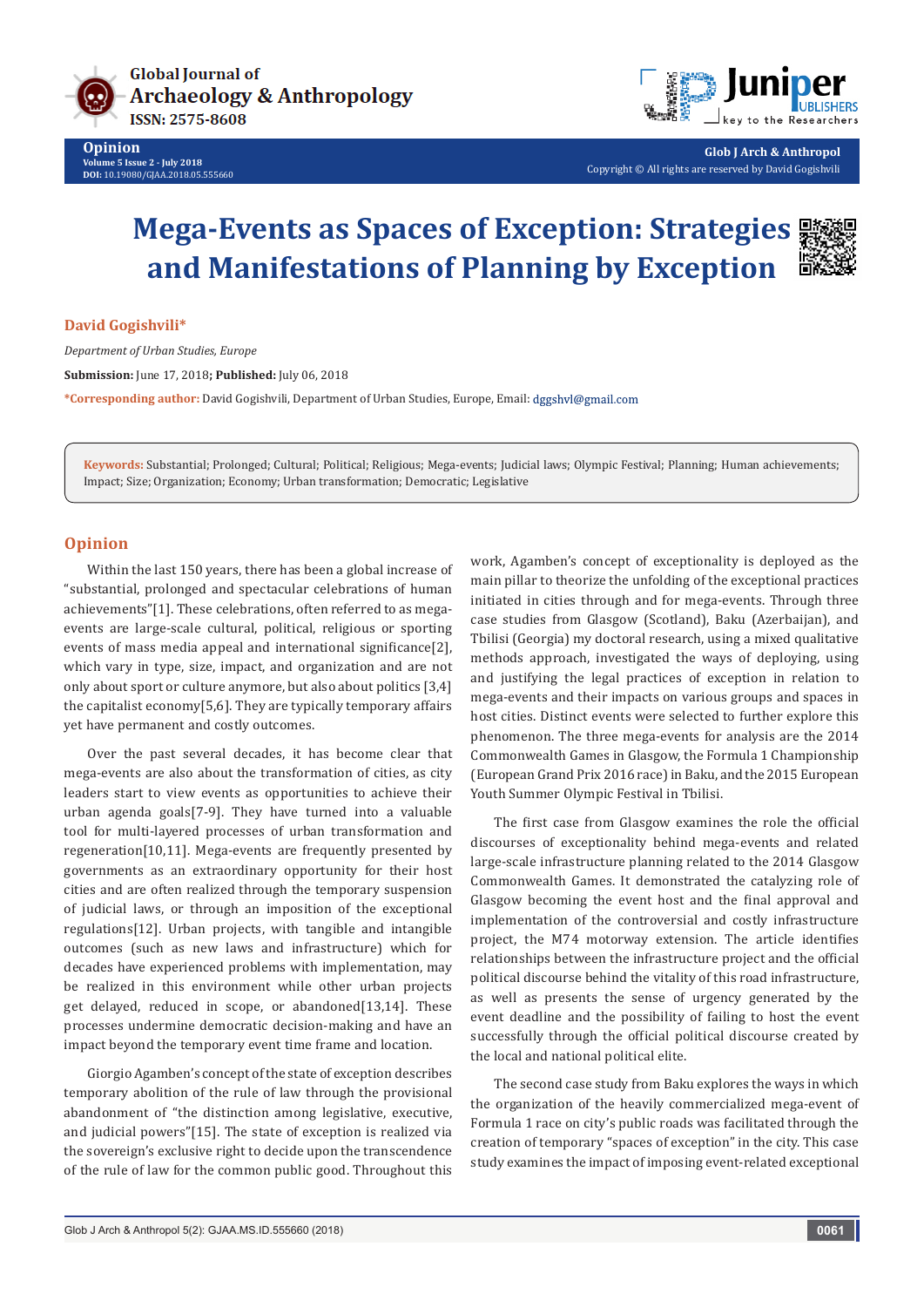temporary practices and restrictions. In Baku, the abandonment of the rule of law by the sovereign described by Agamben can be observed, as transitory exceptional practices are enforced to stage the event with exorbitant costs. It demonstrates exceptional spaces that were primarily tailored towards the needs of the F1 and the Azerbaijani political and economic elite while disregarding the local population's needs.

The third case investigates the strategic coupling between planning and construction in the creation of an athlete's village for the European Youth Olympic Festival 2015, and the creation of a Special Economic Zone in Tbilisi, the capital of Georgia. This work argues that a set of exceptional decisions and zoning changes were put in place through governmental executive decree in order to mobilize investments for an essential part of the event infrastructure-the athlete's village-which, as a result, laid the foundation for the creation of an exceptional space of tax-exemptions in an extra-legal special economic zone.

Mega-events represent a tool for imposing exceptional practices where procedures designed for regular planning practices and everyday life are compromised in the name of implementing event-related large-scale urban development projects or the events themselves that might not otherwise be realized. This exceptional method of staging mega-events greatly affects the urban environments of host cities. The case studies briefly outlined above were illustrations of those and the main points are summarized below.

The infrastructural project that was challenged multiple times over the decades benefited from the success of Glasgow and that gained the hosting rights of the major sporting event that provided extra impetus, argument and source of potential mobilization for the final approval of the project. The M74 extension project did not benefit from any legal exception because of the Games while in contrast to the case in Glasgow, two other cases studied within the dissertation research incurred some form of legal exceptions due to the events hosted in each respective cities.

While the physically delimited space of exception in Baku was seldom legally defined but present, the organizers successfully managed to use cities public spaces as the event infrastructure justified by promising international promotion and socio-economic development. The case from Baku represents echoing pattern from the literature discussing the problems of exceptionality, democracy and participation related to the megaevent organization. A process that values corporate profit and effective delivery over more pressing needs of the city such as transport, health care or education as well as participatory planning and democracy. Considering the authoritarian political environment of Azerbaijan this problem is even more acute to point out as the opportunities to object such exceptions is almost non-existent and highly risky.

The 2015 European Youth Olympic Festival, a relatively unimportant event, led to the urban transformation of considerable part of Tbilisi, where additional larger development is still slated to continue. Beyond establishing a dangerous precedent for decision-making through an executive rule in a young democracy such as Georgia, the mixing of such events with economic zones zones relying on exceptional legal practices has the propensity to lead to increasingly enclavized forms of urban development. Without greater consideration of the risks of urban development through exceptions, there is a real risk for cities such as Tbilisi acquiring even more problematic secluded zones.

As the 2015 EYOF hosted by Tbilisi was relatively humble and controlled major event it raises even greater concerns for what it might mean for the city to deploy much more extravagant and larger-scale events in association with especially zones economic spaces. Global mega-events and neoliberal growth in the competitive free-market enclaves of SEZs around the world already threaten to dispossess and displace thousands of people removing their livelihoods and cultures while handing over their lands to large private corporations for economic growth. Such a scenario would again introduce Agamben's concerns for personal rights into conversations on legal and spatial exception, raising even greater questions surrounding the future of urban development. With a broader understanding of how exceptional zones and mega-events are manipulating the progress of growth of cities, it is hoped that these issues can be avoided.

## **References**

- 1. [Gold JR, Gold MM \(2008\) Olympic Cities: Regeneration, City Rebranding](https://onlinelibrary.wiley.com/doi/abs/10.1111/j.1749-8198.2007.00080.x)  [and Changing Urban Agendas. Geography Compass 2\(1\): 300-318.](https://onlinelibrary.wiley.com/doi/abs/10.1111/j.1749-8198.2007.00080.x)
- 2. Roche M (2000) Mega-Events & Modernity: Olympics and Expos in the Growth of Global Culture, Routledge, London, UK.
- 3. Lenskyj HJ (2000) Inside the Olympic Industry: Power, Politics, and Activism, Albany, State University of New York Press, New York, USA.
- 4. [Andranovich G, Burbank MJ, Heying CH \(2001\) Olympic Cities: Lessons](https://onlinelibrary.wiley.com/doi/abs/10.1111/0735-2166.00079)  [Learned from Mega-Event Politics. Journal of Urban Affairs 23\(2\): 113-](https://onlinelibrary.wiley.com/doi/abs/10.1111/0735-2166.00079) [131.](https://onlinelibrary.wiley.com/doi/abs/10.1111/0735-2166.00079)
- 5. Lenskyj HJ (2004) The Olympic Industry and Civil Liberties: The Threat to Free Speech and Freedom of Assembly. Sport in Society 7: 370-384.
- 6. Eick V (2010) A neoliberal sports event? FIFA from the Estadio Nacional to the fan mile. City 14: 278-297.
- 7. [Burbank MJ, Andranovich G, Heying CH \(2002\) Mega-events, urban](https://onlinelibrary.wiley.com/doi/full/10.1111/j.1541-1338.2002.tb00301.x)  [development, and public policy. Review of Policy Research 19\(3\): 179-](https://onlinelibrary.wiley.com/doi/full/10.1111/j.1541-1338.2002.tb00301.x) [202.](https://onlinelibrary.wiley.com/doi/full/10.1111/j.1541-1338.2002.tb00301.x)
- 8. [Hiller HH \(2007\) Post-event Outcomes and the Post-modern Turn The](http://psycnet.apa.org/record/2007-11530-001)  [Olympics and Urban Transformations. European Sport Management](http://psycnet.apa.org/record/2007-11530-001)  [Quarterly 6\(4\): 317-332.](http://psycnet.apa.org/record/2007-11530-001)
- 9. Koch N, Valiyev A (2016) Urban boosterism in closed contexts: spectacular urbanization and second-tier mega-events in three Caspian capitals. Eurasian Geography and Economics 56: 575-598.
- 10. [Essex S & Chalkley B \(2010\) Olympic Games: catalyst of urban change.](https://eurekamag.com/research/003/218/003218901.php)  [Leisure Studies 17\(3\): 187-206.](https://eurekamag.com/research/003/218/003218901.php)